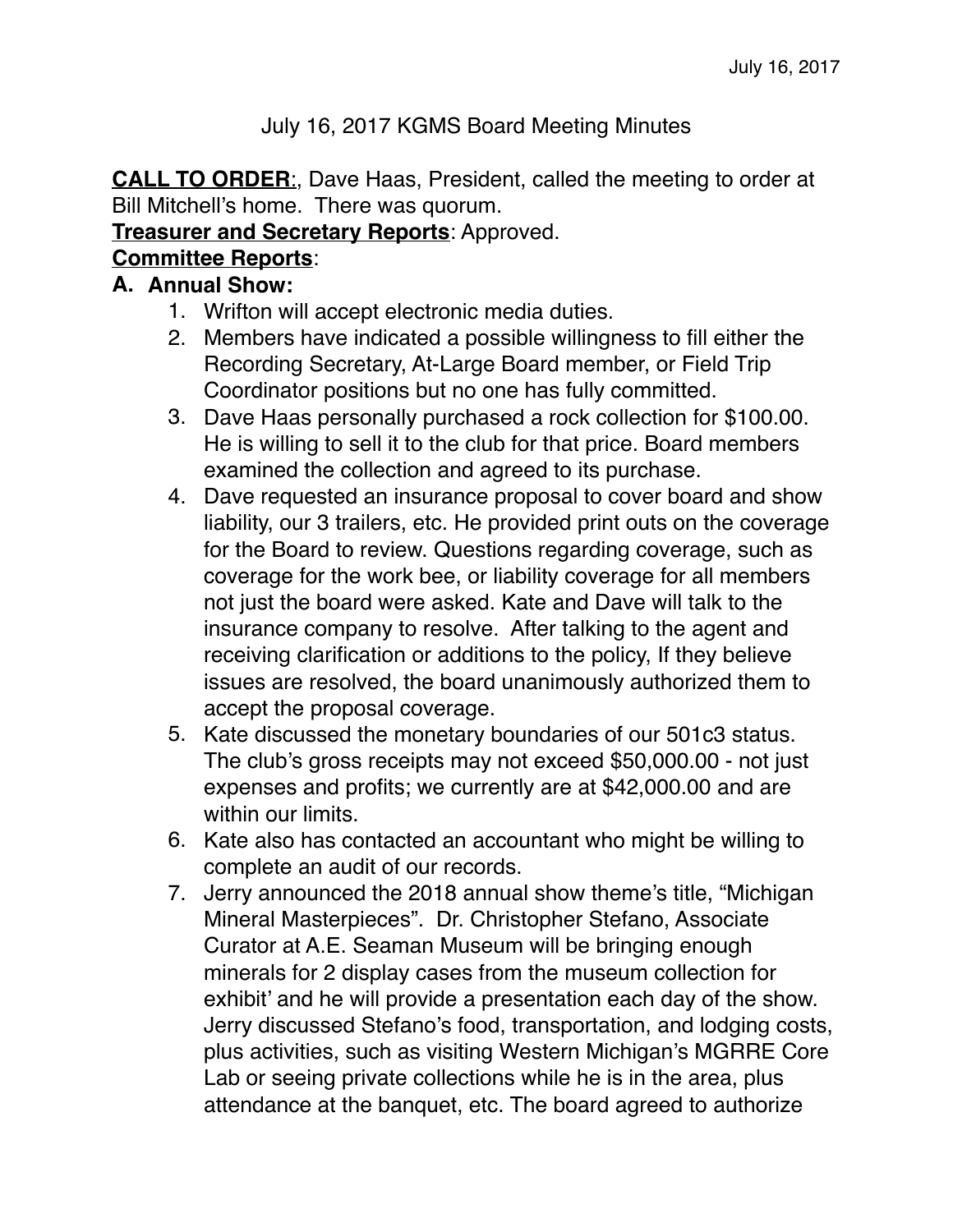\$1,250.00 in costs for Dr. Stefano and asked Jerry if he would request the inclusion of the Starbuck greenstone, which is on loan to the museum, be included in the exhibit.

- 8. Dave Haas will continue to pursue Cranbrook and clarify what they would be willing to exhibit.
- 9. Paleo Joe will be invited to participate and will be offered the same rate for his presentations. Also Eric Larcinesee has agreed to provide presentations during the show. Also, Mr. VanDyle one of our demonstrators will be contacted to see if he would be willing to do any presentations. and might be interested in providing a presentation. Dave Haas is willing to provide information about necessary requirements for Boy Scouts to earn an Earth Science badge.
- 10. There was discussion relating to the creation of a show brochure which would provide a map of the locations and offerings of vendors, times and locations of presentations, and sponsors, etc. Wrifton and Jerry will work on this.
- 11. The Marketing budget was unanimously approved.

### **B. New Busines:**

- 1. Sue and Dave Haas proposed offering a 60th year KGMS club anniversary commemorative item which would be available at the December 2017 Christmas banquet for purchase by club members to celebrate this milestone. They had suggestions for possible items - mugs, glasses, loupes. Pricing estimates, possible club subsidizies, and how large a subsidy were discussed. It was unanimously agreed there should be recognition of this event; but the specific details are still under review.
- 2. Kate provided information relating to storage costs at several places. Currently, no units are available. She recommended that a club inventory be completed to determine what do we really own, how much space do we really need for its storage and also long term are there other additional uses that the club wants or needs to meet - such as a brick and mortar lapidary workshop, or a larger area for use by our junior rock hounds that need to be improved. Bill did provide approximate dimensions for what he is currently storing in his garage. No decision was reached to begin an actual inventory.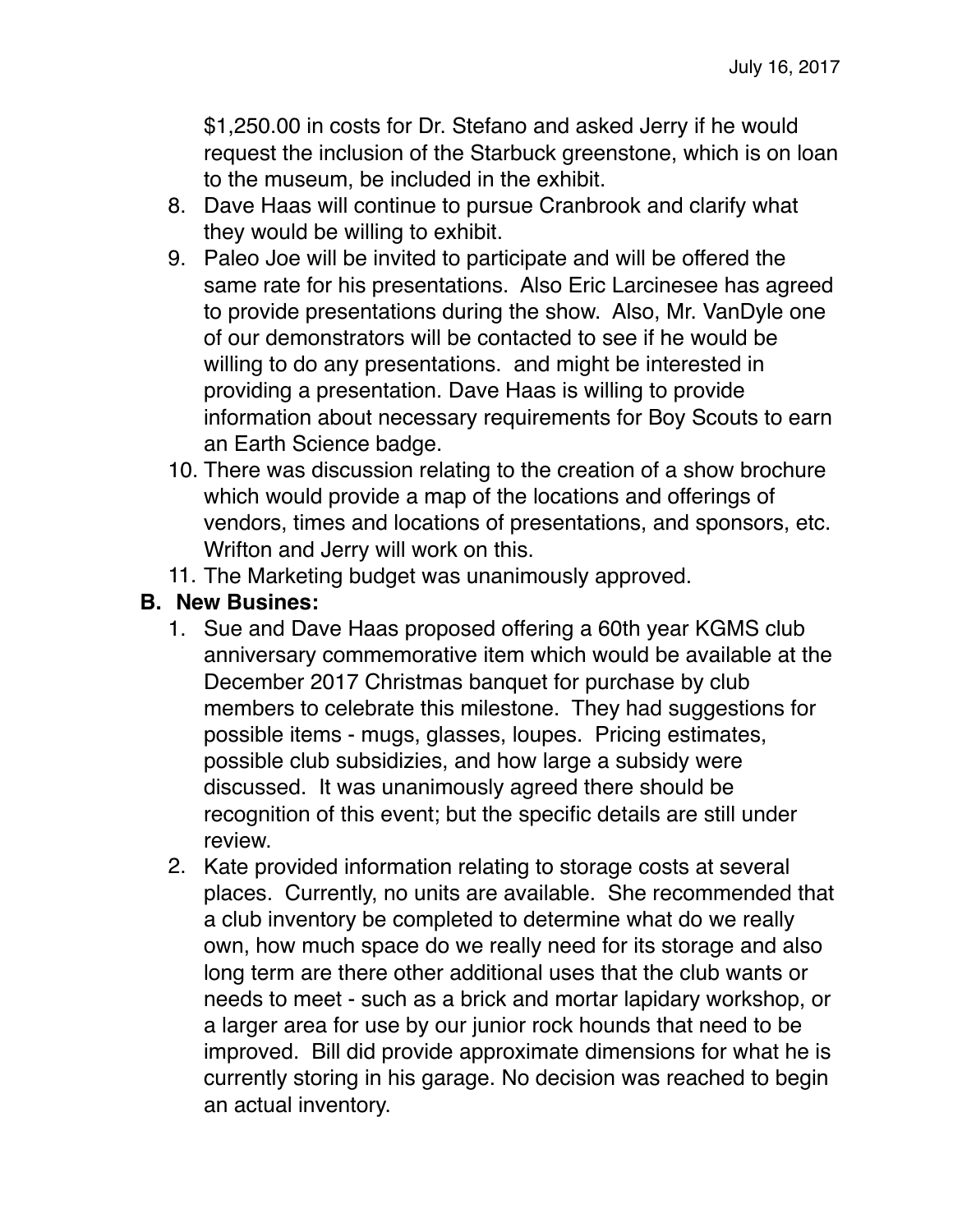- 3. It was proposed that we should update our By Laws. No decision was reached on this issue.
- 4. It was approved that the club should purchase a new geode cracker for the club. Tony was authorized up to \$500.00 to purchase a new geode cracker. It also was authorized that the club replace Tony's personal equipment which has been used over the last several years .
- 5. Keith asked if anyone had rocks, fossils, minerals specimens which could be used for door prizes to please provide them to him. The club was running low.
- 6. Allison requested the names and addresses of donors so she could write thank you cards.
- 7. Kim Strawbridge provided some initial cost estimates for supplies to make a mineral testing kit which the club could put together and sell at our shows.

# **Meeting Was Adjourned**

Allison VanNocker Date Approved: August 21, 2017

# **Addendum to the Minutes**

Kate later sent out an email (July 16, 2017) again addressing the need for an inventory. Several members indicated approximate quantities and description of items stored and square footage. Dave indicated he would inventory the storage trailers after returning from his trips to Canada and the UP.